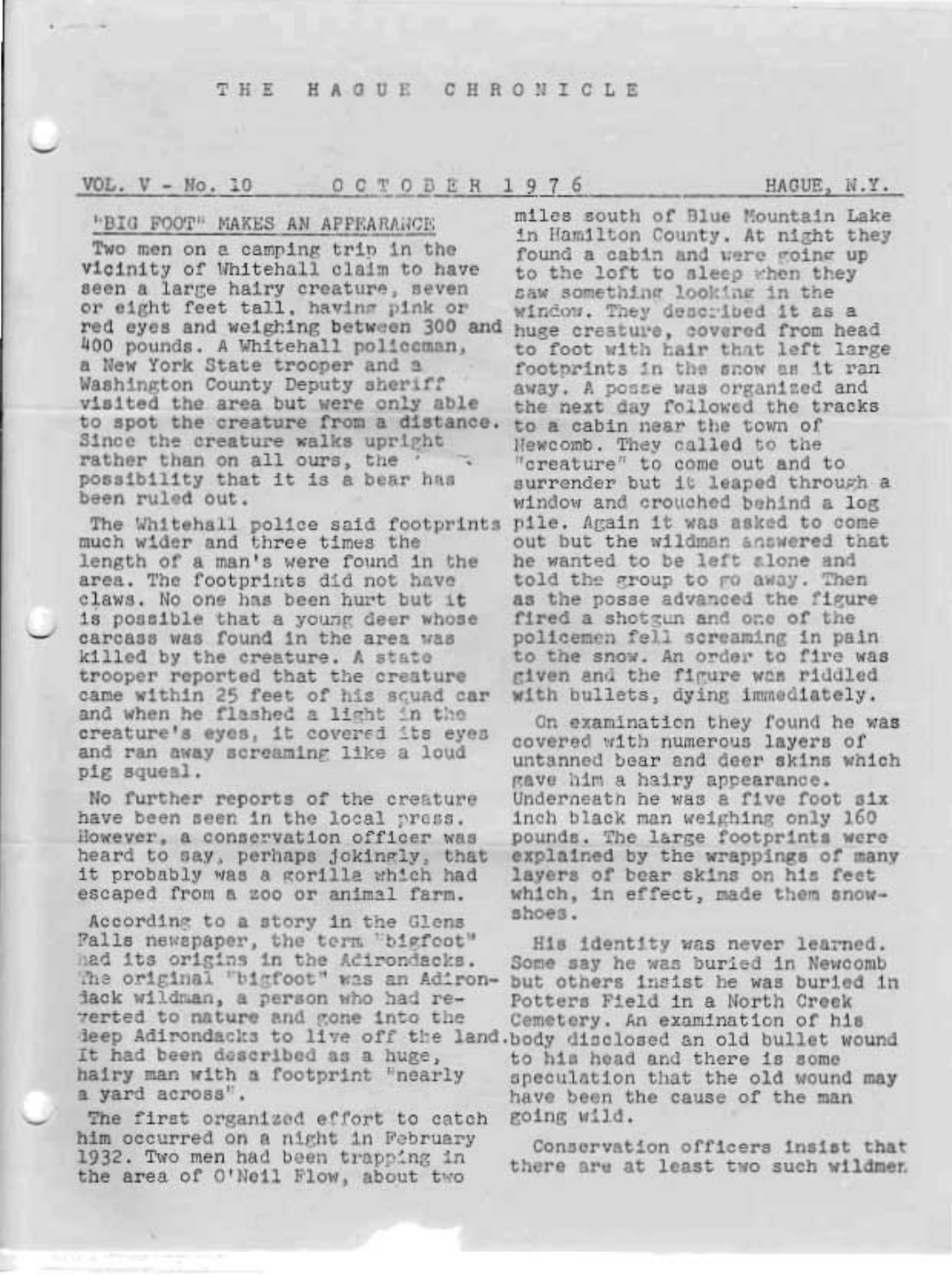THE HAGUE CHRONICLE is edited and published monthly by Emil Seerur. Box 2504, Silver Bay, New York 12874. It is supported financially by civicminded citizens and local civic organizations. It is printed as a public service by the Silver Bay Association. News items and announcements of interest to the community are solicited.

(continued from first page) now living deep in the Adirondacks. They say they have been seen from time to time and the identity of at least one of them is known. \*\*\*\*\*\*\*\*\*\*\*\*\*\*\*\*\*\*\*\*\*\*\*\*\*\*\*\*\*\*\*\*\*\*\*\*

### OLD GRAPHITE RECORDS

Last spring Mrs. Inza Jordon turned over on loan to the Glens Falls Historical Association Museum the extensive records of the graphite mines which were found in the attic of her parents' home, Mr. and Mrs. Leon Wells, shortly after their deaths in West Hague. Starting in 1885 the records cover the 30-year period that the mines were in operation. The Wells' home had been a boarding house during the mining years and the company bookkeeper had lived there. After the mines closed. the records were stored in the attic and forgotten for more than fifty years.

Joseph King, Curator of the museum visited Hague at the invitation of Inza and met Wilford Ross, one of the two people still living who worked in the mines, the other being Byron Jonroe, now of Warrensburg. Nr. King *rrites:* "Ross is now 86 but he has a teen memory and sparkling sense of lumor. As we sat in his living room te regaled us with stories about the Ald days in graphite including stores of romance and a grisly tale of i murder that was never solved. Forunately Ross has preserved these .ales and in May will publish a book of his reminiscenses of days at the raphite mines". (The book was pubished by Mr. Ross in June. It is vailable at a price of \$8.25 plus ax through Mr. Ross).

Mr. King concludes: "Perhaps the most interesting and, really, the most fortunate aspect of the records remaining, is the company correspondence which brings to life all of the trial and error of running a large mining operation, and makes graphite come to life as you read the scathing memoranda, the sympathetic letters, the interoffice jokes and the never ending harangue of customers who wanted their product ' a day carlier from now on'".

Horefully when Hague yets its own museum these records can be brought home to Hague where they belong.

\*\*\*\*\*\*\*\*\*\*\*\*\*\*\*\*\*\*\*\*\*\*\*\*\*\*\*\*\*\*\*\*\*\*

FIREMEN PLAN DINNER A turkey dinner, complete with mashed potatoes, gravy, sliced carrots, cranberry sauce and homemade pies and dressing will be held at the Hague School on October 9th for the benefit of the Volunteer Fire Department. Serving will begin at 5 P.M. Price: Adults \$3.00: Children \$1.50 children under five free. \*\*\*\*\*\*\*\*\*\*\*\*\*\*\*\*\*\*\*\*\*\*\*\*\*\*\*\*\*\*\*\*\*

> HISTORICAL SOCIETY VISITS SCHENECTADY

Sixteen members of the Hague Historical Society toured the stockade area of Schenectady and visited the Schenectady Museum on September 18.

Schenectady was purchased in 1661 from the Mohawk Indians by Arent Van Curler and fourteen others who came from Fort Orange (Albany) Looking over the Hohawk Valley where this land lay, Van Curler is reputed to have said this is "the most beautiful land which the eye of man ever heheld."

The houses built by the settlers during the first year were surrounded for protection by a stockade or fence with a blockhouse at one corner. The area within the stockade includes about five city blocks and while no part of the stockade remains, it is still referred to as the Stockade Area. The Mohawk River and Binne Kill provide two of its borders.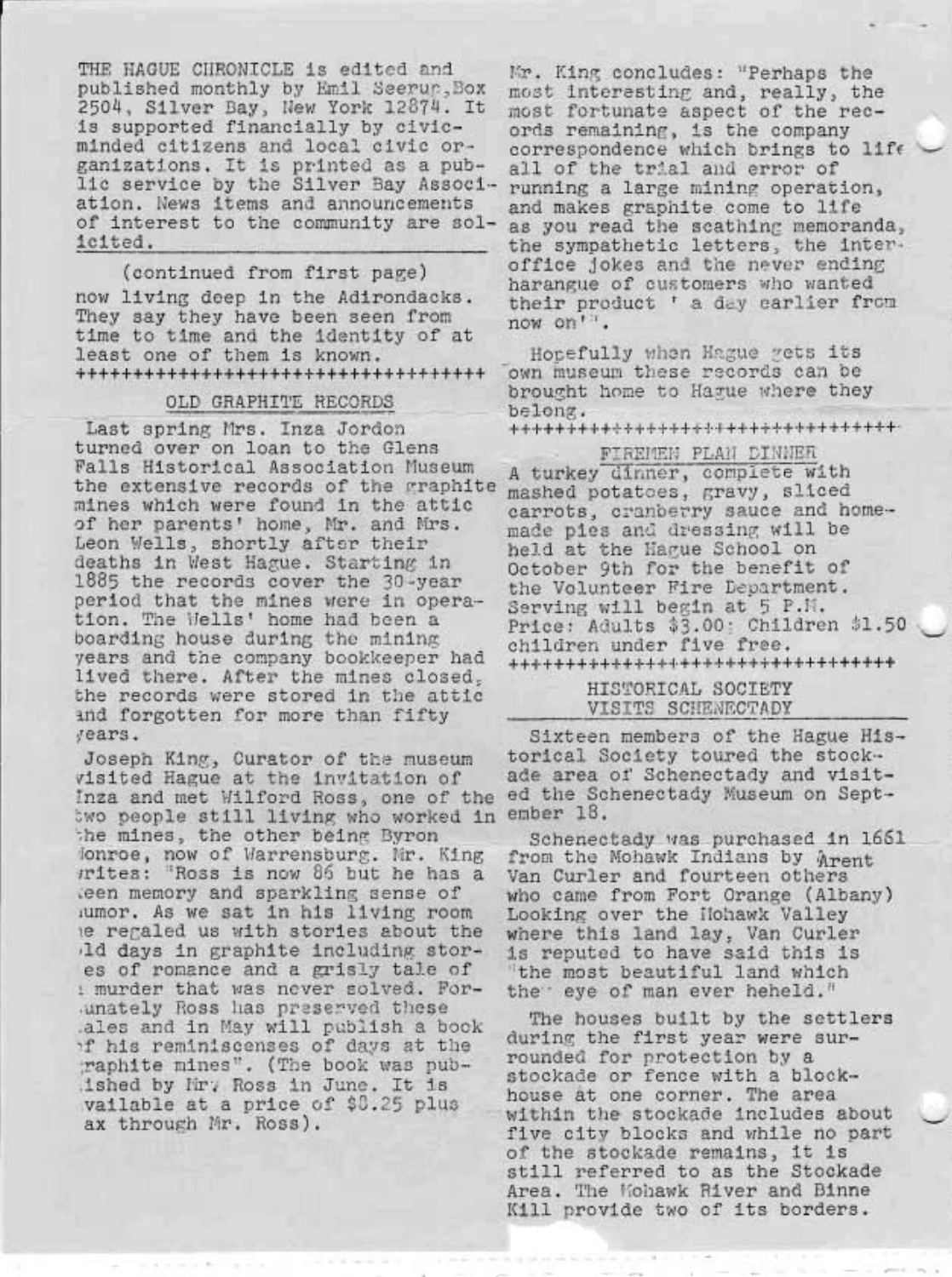Not a single one of the sixty houses within the stockade survived the French-Indian massacro of 1690 and of the 400 people in the town, 60 were killed, 27 carried away as captives, and others perished from the cold. Nonetheless, within three months the stockade was rebuilt.

A number of the homes within the area date from the eighteenth century and for the most part are well All of them are occupied preserved many by descendants of the original owners. The present occupant of the house originally occupied by the toll keeper at the old Washington Avenue bridge invited the group in to see the home furnished with many antiques and artifacts.

From its earliest days, Schenectady has been an important transportation The candidate must be a registered center. When the Mohawk River was. the main route to the west, goods were transshipped at Schonectady and hauled overland to Albany to avoid the falls at Cohoes. In 1831 the city became the western terminus of the Mohawk and Hudson Railroad, the first link in the New York Central System. From the middle of the nine- tests for all grade students. State teenth century the major industries have been the Schenectady Locomotive ing will be given to third and sixt Manufactury and the Edison Machine Works which is now the General Electric Company. That these are the principal industries of the city is quite evident from the many exhibits and displays at the Scheneatady Museum which was visited during the afternoon.

The next meeting will be on October 20, 7:45 P.M. with a program by the Jack Henry's on the people of Hague.

\*\*\*\*\*\*\*\*\*\*\*\*\*\*\*\*\*\*\*\*\*\*\*\*\*\*\*\*\*\*\*\*\*\*\* NOTES ON THE SCHOOL

School enrolment at school opening was 188. Currently it is 190. There are ten students in the senior class. The Board also accepted provisions Eight students are enrolled in the BOCES vocational programs.

The complete faculty is: Rudolph

Strumm, history and vice principal More't Malte, English; David DeFram co, science; H. Gordon Burleigh, mathematics; Gary Dillon, Commercial; Janet Cassidy, language Raymond Laundree, industrial arts; Michael Riley, physical education; Wilford Hutchinson, grade six, Thet<br>Curri, grade five, Ruth Barnett,<br>grade four, Emily Cobb, grade three Lois Strumm, grade two: Frances 1 Brannock, grade one; Cheryl Plass, kindergarten and reading; Sandra Hutchinson, reading: and Laura Meade, music. Part-time teachers supplied through BOCES are: joseph Grady, guidance counselor; Carolyn Hersh, home economics Shirley Bol" and, art; Sharon Slayback, speech therapist; and Catherine Levesque, dental hygienist. The school is also looking for a part-time nurse nurse and be available half-days, five days a week.

George May has been elected a member of the BOCES Beard of Directors.

The school has completed reading tests covering mathematics and read grade students on October 4th.

The names of about forty persons whose right to vote in the recent annexation referendum was challenged have been turned over to an attorney. for recommendations as to whether any further action should be taken.

At the meeting of the Board on September 13, a resolution was approved to the effect that the Board is complying with Federal regulations forbidding discrimination on account of sex. No changes in school programs are anticipated.

of the free lunch program which is funded with Federal money.

The request of Mrs. Patricia Brown Meola, supervising principal; Norman for transportation to St. Mary's for her son Keith was approved.

> A girls soccer team has now been organized and already has several games scheduled with other schools.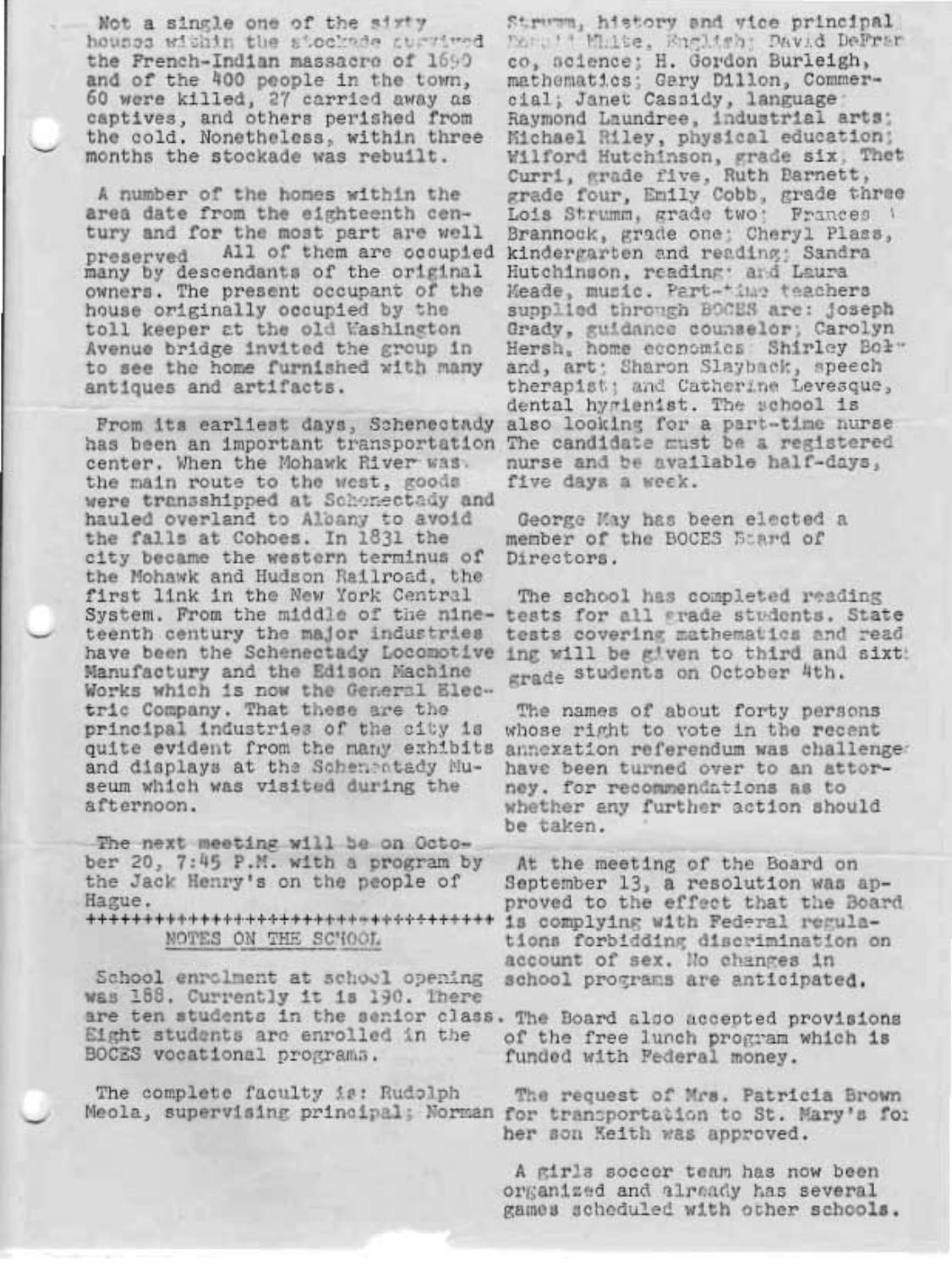The boys soccer team won its first gam in three years by defeating Long Lake 4-0 on September 21. \*\*\*\*\*\*\*\*\*\*\*\*\*\*\*\*\*\*\*\*\*\*\*\*\*\*\*\*\*\*\*\*\*\*\*\*

### TOWN BOARD MEETING

The town board met on September 14 with all members present.

The supervisor reported that the restraining order obtained by LaRose Construction Company and which had held up work by Real Construction Co who is dredging the lake, the boat slip and the brook had been vacated on the 14th and work was again under way on the 16th. The critical issue before the court was whether or not there was an emergency sufficient to enable the town to proceed with the mality of advertising for bids, etc. The court held that the Federal government had declared the flood of July 11 a disaster and that it was difficult to conceive of a disaster that did not create an emergency situation, particularly when the grant of Federal funds was conditioned on having the work completed by October  $20th.$ 

In 1974 the Forest Bay Association filed an application to place its common lands under the Fisher Act which would continue the assessed valuation without change for future years. It claimed that the valuation as it appeared on the 1973 tax rolls was proper while the Town claimed that the 1974 assessed valuation was the proper one. Suit was brought by the Association and has now been concluded with a finding in favor of the Town. Litigation is continuing, however, on the reasonableness of th 1974 valuation and suit has been brought to cover subsequent years.

An agreement has been reached to repair the town road at the Velte property in a manner satisfactory to the county engineer, the Town and the property owners. The work will be done in the fall.

With flood repair work taking first call on highway employees, it has become apparent that the skitow cannot be completed unless outside help is brought in. It was agreed to take this under consideration at a special meeting of the Board.

The Board authorized the superintendent of highways to attend a meeting of the New York State Highway Association at Grossingers on September 21-23 and the town justices to attend a justices' school at Plattsburch on October  $15 - 16$ .

The resolutions accepting Over-. Brook road Extension and Pine Orchard Road as town roads will be acted upon at a special meeting to be held September 28.

## SWINMING PROGRAM COMPLETED

The summer swimming program unde the auspices of the Town Youth Commission was reasonably successful in spite of the cold rainy summer and the serious flood which washed away part of the beach. The program was supervised by Steve Bolton who, when not conducting the swimming classes, acted as lifeguard.

About 15 children, ages 4 to 7 enrolled in the beginner group. Because of the spotty attendance only two took the test and received their completion certificates. Six signed up for the advanced beginners class. Only three, Norma Strumm and Jennifer and Stephanie Fitzgerald completed the course and passed the test. In the intermediate group four signed up but only Arthur Belden Jr. and Timothy Strumm attended regularly and passed the test. \*\*\*\*\*\*\*\*\*\*\*\*\*\*\*\*\*\*\*\*\*\*\*\*\*\*\*\*\*\*\*\*\*

#### OUR READERS WRITE

Joanne Dunklee, a Hague highschool student, asked us to publish the following letter (received too late for the August  $188ve$ :

"I am writing in regard to the proposed annexation of Hague Central and Ticonderoga Central Schools. I am a junior in Hague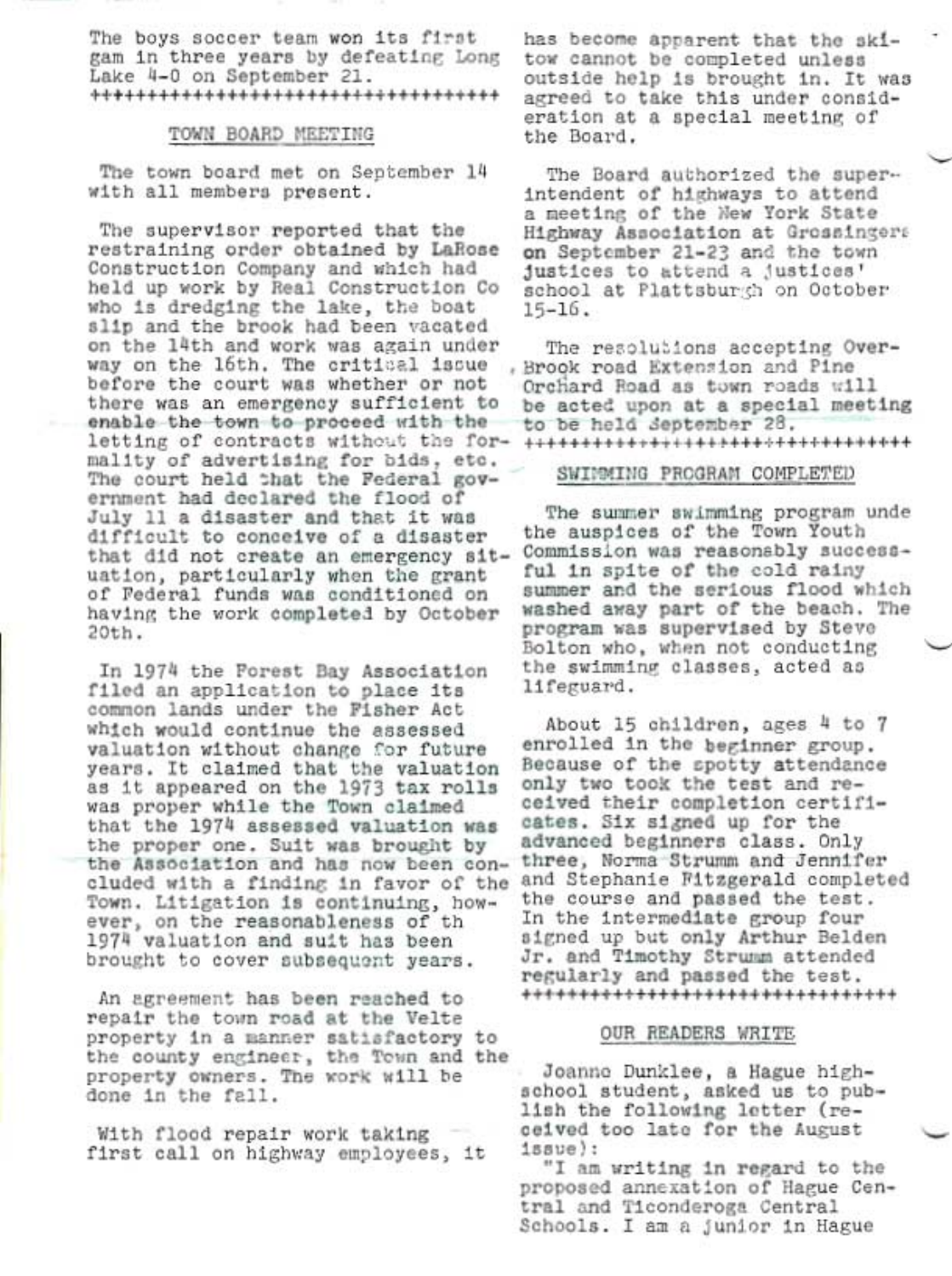and I feel that the annexation of thea letter written by a Hague student two schools would not be in the best (Debbie Bly) concerning the school interest of either. question. It was well written, but

"I do not feel that I have missed anything by going to Hague School, if anything, I have gained. Our school is staffed with dedicated teachers who do not hesitate to give would not be without a school. extra help to those who need it, or to students who wish to excel beyond necessary classroom activity.

"The majority of students in Hague wish to remain here. We feel that Hague offers quality education and a base of extra-curricular aceivities As to the economic aspects of the that involve the entire community. When I say that our school is an integral part of the community and that I feel a loyalty for and pride in that school, I think I am speaking for the majority of students, both past and present.

"It seems to me that the voters have not given some very important features in the annexation issue enough consideration. These factors are: 1) The effect of the annexation they learn of the advantages to the controversy on the citizens of Hague student of a consolidated school." and 2) The consequences if annexation is approved.

"The entire community has been dis- tive and long-time resident of rupted and neighbor pitted against neighbor in the struggle that will decide the fate of the Hague Central School. If the vote passes and Hague your paper. 1. It sure shows what is annexed with Ticonderoga, will it leave the community permanently divided? Taking these factors into consideration, will annexation be worth it once it is completed?

In conclusion let me extend a plea to all voters: Think carefully about all aspects of the annexation issue before voting, and remember: if annexation is passed it will be FINAL!"

Mr. Paul J. Rickett who makes his home in Ballston Spa but spends his summers in Hague, writes:

"In a recent issue there appeared

in my view, not well thought out.

"She asks 'What would the Town of Hague be like without a school?' Th answer is quite obvious - the town

"She emphasizes the social and athletics aspect of the local school. She fails to realize that the consolidated school would provide broader opportunities for both.

question, it is well established that costs per student are lower and that the student is exposed to a broader educational opportunity than a small school can provide.

At her stage in life the costs of maintaining the Hague school is apparently of little importance, but be assured that many older taxpayers would welcome a reduction in school taxes, especially when 

Finally, Mrs. Inza Jordon, a na-Hague writes:

"In answering a few questions in side you are on. You have been here for quite a while but have no children or grandchildren going to school so how do you know how the sold seed of Hague feel about the school?

"2. Sure a great many people signed the petition. It was to get them out of our hair and send them down the road as we knew deep down just how we were going to vote.

"3. In speaking with several from the city you will find that they are getting sick of the same old story - school. These folks have hired Hague folks to care for their home in the winter and clean the cottages in the fall for closing, then open them in the spring. They provide wood and pickup their